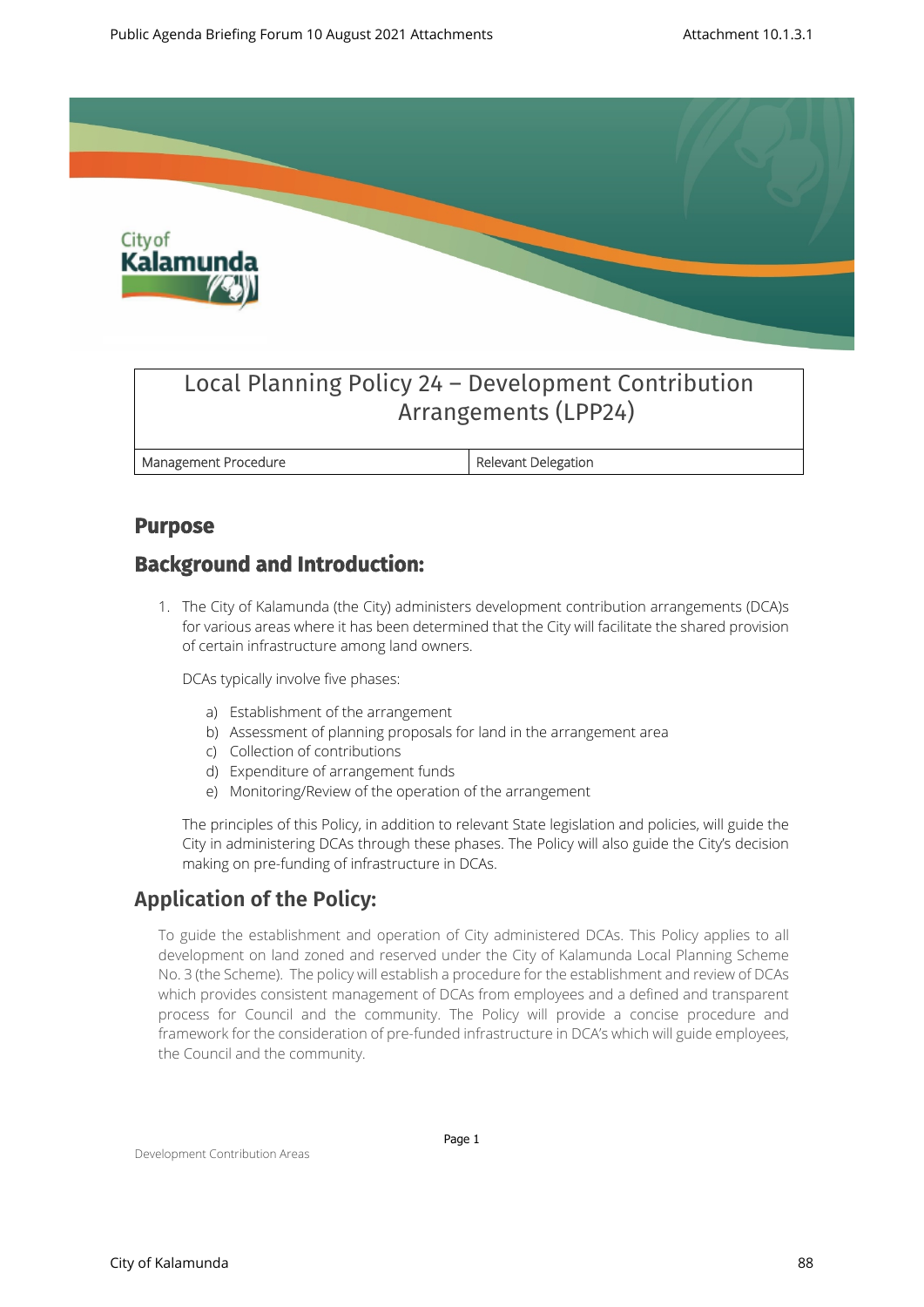

### **Statutory Requirements:**

This Policy has been prepared under, and in accordance with, Schedule 2 of the Planning and Development (Local Planning Scheme) Regulations 2015 (the Regulations).

#### **a) Relationship to Local Planning Scheme No.3:**

This Policy is a local planning policy prepared and adopted pursuant to Part 2 of the Scheme. The Policy augments, and is to be read in conjunction with, the provisions of the Scheme relating to DCAs.

If there is a conflict between this Policy and the Scheme, then the Scheme shall prevail.

#### **b) Relationship to other State Planning/ Development Control Policies:**

This policy has due regard to, and should be read in conjunction with, State Planning Policies. Of particular relevance to this Policy is State Planning Policy 3.6 'Infrastructure Contributions' (SPP 3.6).

## **Policy Objectives:**

The primary objectives of this Policy are to:

- 1. Establish a DCA process that is transparent and understandable for the Council, the City, landowners, developers, and the community.
- 2. Establish a DCA process that can be easily implemented and consistently managed by the City.
- 3. Ensure that roles and responsibilities are well defined for the involved disciplines within the City.
- 4. Establish a set of criteria for determining when infrastructure items should be pre-funded.

# **Policy Statement:**

### **1. Establishment:**

The establishment and preparation of a DCA is to be in accordance with Clause 6.5 of the Scheme and SPP 3.6.

To enable the City to establish a DCA, sufficient information is required to be available within the relevant planning framework. This information may be provided through an appropriate level of detail contained within an approved Scheme Amendment, approved subdivision plan or an approved Structure Plan. The City will not seek to establish a DCA where there is not sufficient information to do so. Sufficient information must be provided to enable the appropriate identification of infrastructure and apportionment of costs amongst a defined precinct.

Development Contribution Areas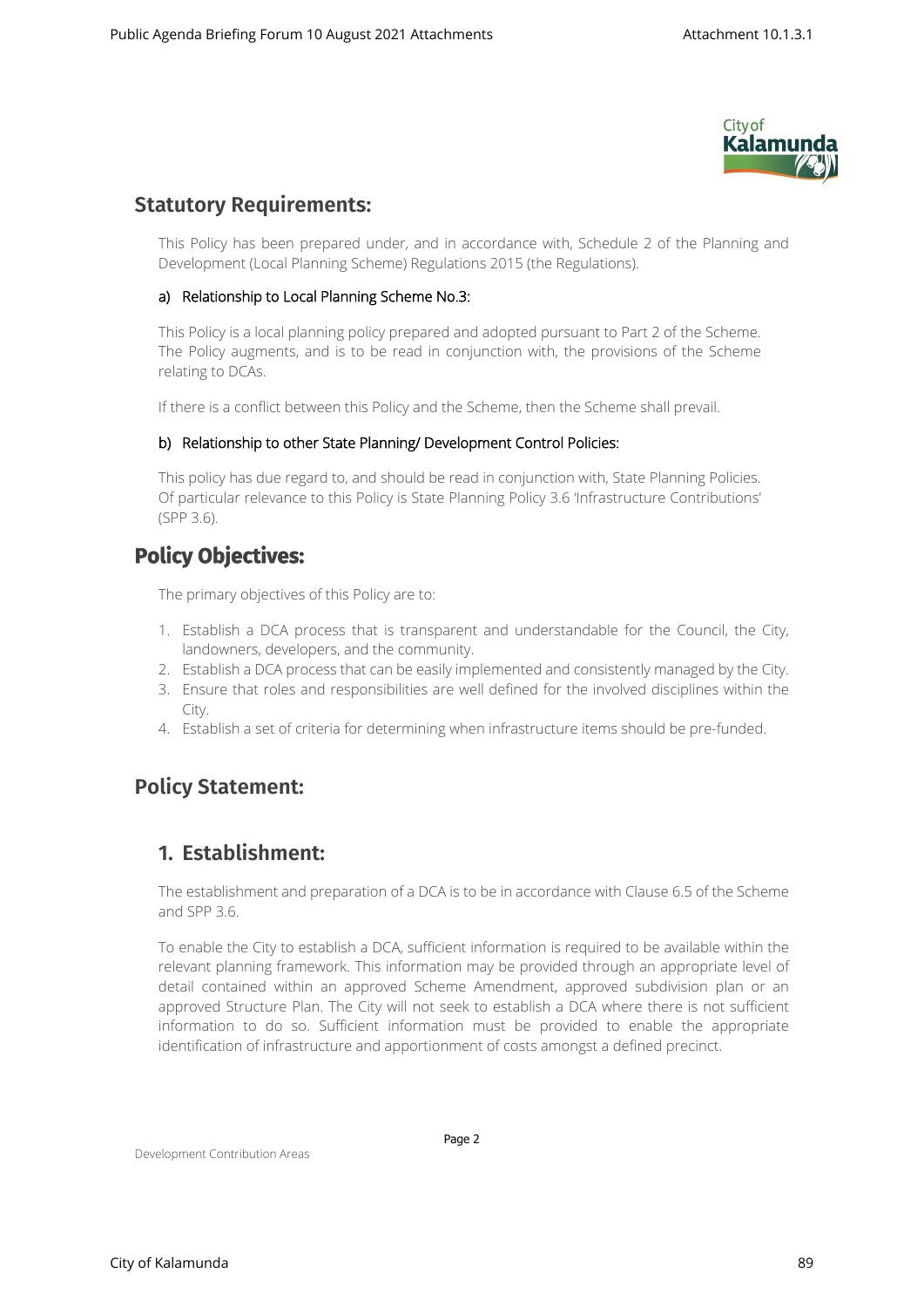

## **2. Assessment**

The assessment of applications for development, and making recommendations on subdivision, shall be undertaken in accordance with Clause 6.5 of the Scheme, with the exception of Cell 9 Wattle Grove, which will be undertaken in accordance with Schedule 11 of the Scheme.

# **3. Collection**

The collection of contribution funds shall be undertaken in accordance with Clause 6.5 of the Scheme and the relevant provisions of SPP 3.6, , with the exception of Cell 9 Wattle Grove, which will be undertaken in accordance with Schedule 11 of the Scheme. Collection will also be guided by the relevant provisions of the Scheme associated with a particular DCA.

# **4. Expenditure**

#### 1. **Cell 9 Wattle Grove Development Area**

Expenditure of contributions in the Cell 9 Wattle Grove area are to be undertaken in accordance Schedule 11 of the Scheme and the prevailing Report.

#### 2. **Forrestfield / High Wycombe Industrial Area Stage 1 DCA**

Expenditure of contributions in the Forrestfield / High Wycombe Stage 1 Industrial Area to be undertaken in accordance Schedule 12 of the Scheme and the prevailing Development Contribution Plan Report.

#### 3. **Future DCAs**

Expenditure of contributions for any future DCAs established to be undertaken in accordance with the relevant Schedule adopted into the Scheme and the prevailing Development Contribution Plan Report.

# **5. Monitoring / Review**

Within the context of the statutory framework, the City is to review DCA's on a yearly basis. Roles and Responsibilities are to be established through the City's internal processes. Monitoring and Review is to include the following elements:

#### 1. **Infrastructure Analysis**

The following actions must be undertaken as part of the infrastructure analysis:

- a) Establish and document infrastructure items completed to date.
- b) Establish and document the designs that have been progressed.
- c) Identify what infrastructure items are outstanding.
- d) Identify whether infrastructure items are still relevant and required.
- e) Prepare a scope of works for costs estimates to be independently.
- f) Engage and manage contract for appropriately qualified consultant to undertake costs estimate review in accordance with the City's purchasing terms and conditions.
- g) Verify and update utility and infrastructure cost estimates.

Development Contribution Areas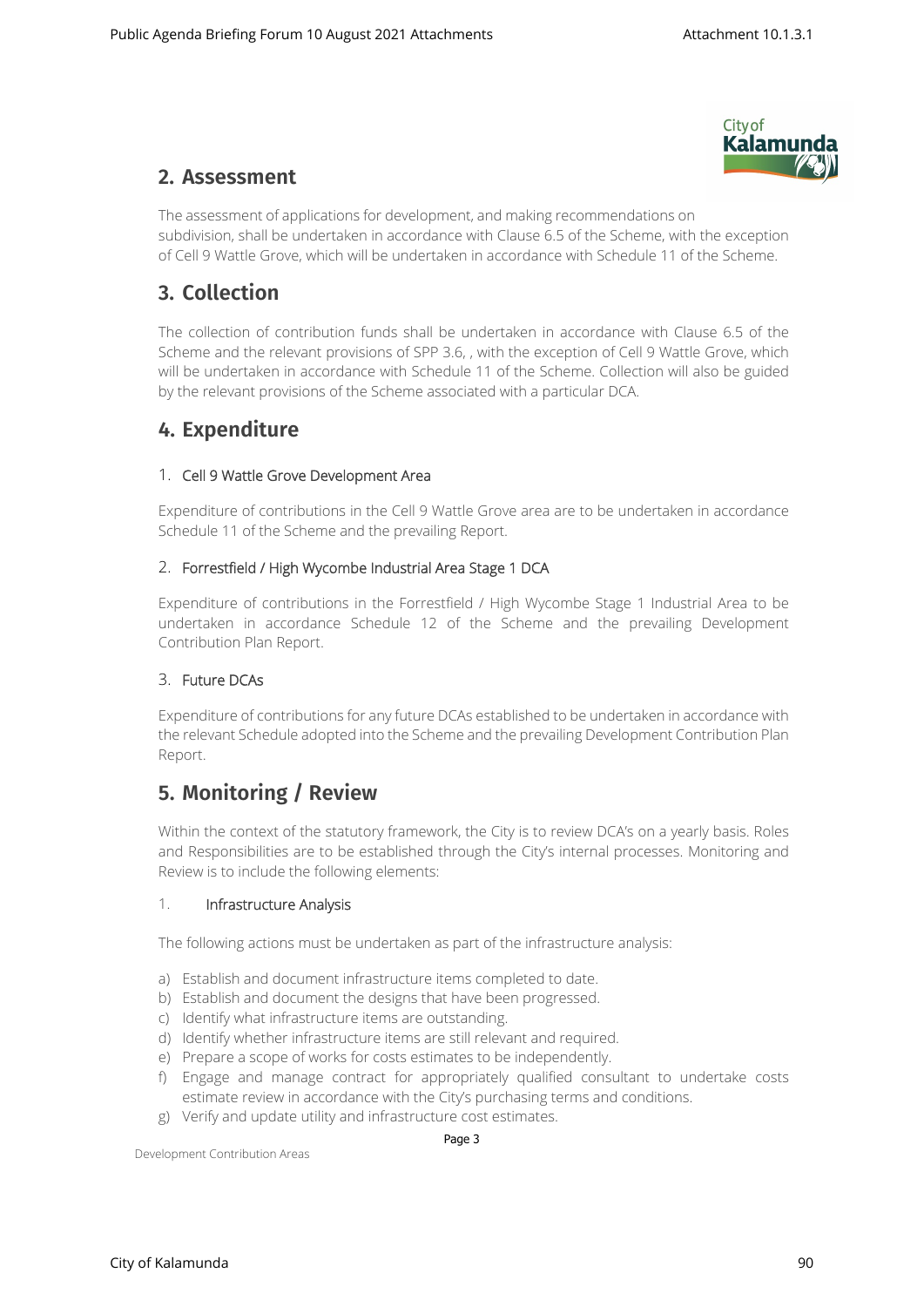

h) Provide required documentation within agreed timeframes between relevant departments. Timeframes are to be reasonable to allow for the DCP review to occur in the targeted 12-month cycle.

#### 2. **Land Use and Planning Framework**

The following actions must be undertaken as part of the land use and planning framework review:

- a) Identify and document the properties that have developed / paid contributions.
- b) Identify and document the properties that are outstanding for development / contributions.
- c) Incorporate any relevant Structure Plan amendments into the land use and planning framework.
- d) Review the priority of work to be delivered based on available funds.
- e) Provide required documentation within the agreed timeframes. between relevant departments. Timeframes are to be reasonable to allow for the DCP review to occur in the targeted 12 month cycle.

#### 3. **Financial Inputs**

The following actions must be undertaken as part of the financial review:

- a) Extract data from the City's Financial Information Management System and provide necessary inputs for the annual review including all income and expenditure statements and records.
- b) Allocate various expenditure including projects management fees according to the agreed classification (i.e. legal, land and construction).
- c) Process supplier invoices to various projects based on invoices received.
- d) Maintain and reconcile on a monthly basis the relevant bank accounts and provide details about the funds available and expenditure made.
- e) Provide required documentation within the agreed timeframes.
- f) Responsible for issuing Development Contribution invoices to landowners and following them up through the City's Standard Debt Collection process.

#### 4. **Land Administration**

The following actions must be undertaken as part of the land administration process:

- a) Establish and document the current land acquisition rate through an independent valuer.
- b) Identify the land acquisitions that have occurred and require updating as result of designs progressing or amendments to the planning framework.
- c) Verify land information and data.
- d) Make land area adjustments in accordance with planning framework developments and verification of land information and data.
- e) Prepare scope of works for an independent land valuation.
	- I. Engage and manage the contract for an appropriately qualified consultant to undertake a land valuation in accordance with the City's purchasing terms and conditions.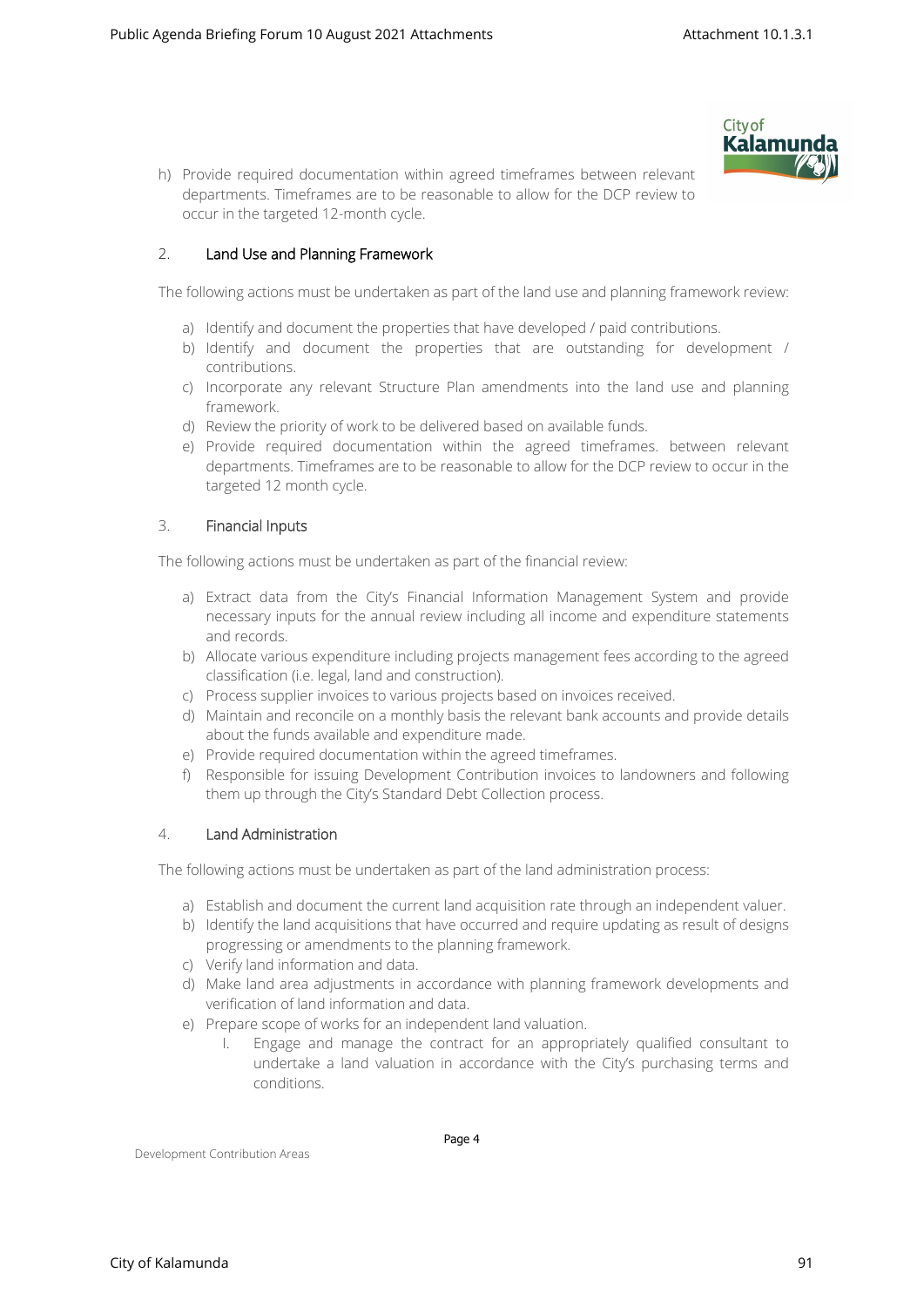

f) Provide the documentation within the agreed timeframes. between relevant departments. Timeframes are to be reasonable to allow for the DCP review to occur in the targeted 12 month cycle.

#### 5. **Development Contribution Plan**

The following actions must be undertaken as part of the preparation of the DCP:

- a) Incorporate disciplinary inputs into the master spreadsheet for the relevant financial year.
- b) Incorporate outcomes from the master sheet and relevant disciplinary inputs into the DCP.
- c) Incorporate disciplinary inputs into the relevant supporting Captial Expenditure Plan (CEP) and Cost Apportionment Schedule (CAS).
- d) Prepare scope of works for independent peer-review of the City's DCP (where appropriate).
	- I. Engage and manage the contract of an appropriately qualified consultant to undertake peer-review of the DCP in accordance with the City's purchasing terms and conditions.
- e) Present the DCP to Council for adoption for the purposes of public advertising.
- f) Finalise the DCP incorporating inputs from the peer review and advertising process.
- g) Present the outcomes of public advertising and the final DCP documentation to Council for adoption.
- h) Prepare the documentation within the agreed timeframes. between relevant departments. Timeframes are to be reasonable to allow for the DCP review to occur in the targeted 12 month cycle.

#### 6. **Other Items**

- a) Infrastructure items identified within the DCP are to be incorporated into the City's Capital Works Program.
- b) Prepare a Community Infrastructure Plan (CIP) where required.
- c) Prepare an Annual Status Report (as defined under SPP3.6).

#### 7. **Monitoring**

The monitoring process is to adhere to the following principles:

- a) The City will regularly review DCPs utilising independent advice where appropriate. The review of DCPs will be undertaken in accordance with the Roles and Responsibilities as outlined above.
- b) The commencement of a DCP review should occur every 12 months. The point at which the DCP review should be commenced will be in accordance with one of the following:
	- I. At the end of the financial year;
	- II. Twelve (12) months from date the most recent DCP was adopted by the Council;
	- III. Where there is a significant change in the planning framework (e.g. scheme amendment, structure plan amendment);
	- IV. Where there has been a reasonable request for a review by a landowner/s within the DCA; or
	- V. At the stage the final liability to the DCA is paid.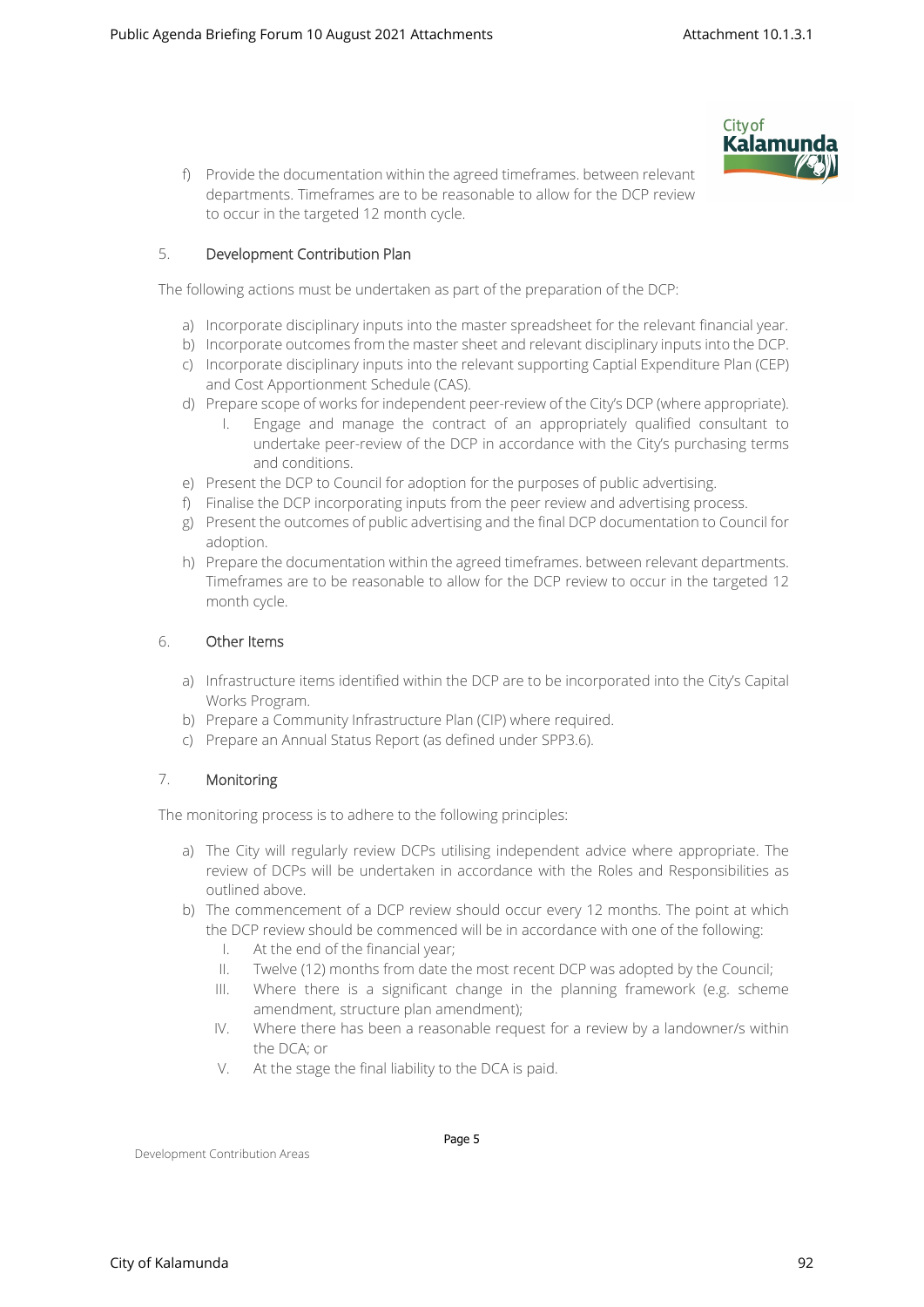

- c) During the review of a DCP, the City will make the necessary adjustments to the contribution rates to ensure sufficient funds for their completion. Affected land owners will be informed of any adjusted contribution rates and their rights of review.
- d) In reviewing contribution rates, the City will tally the cost of completed and outstanding shared cost items.

#### 8. **Reporting**

The reporting process is to adhere to the following considerations and principles:

- a) For the DCP Report to be compiled, all disciplinary inputs (infrastructure analysis, land use and planning framework, financial and land administration) are required. The DCP Report cannot be presented to Council without these inputs being accurate, relevant and final based on the best available information at the time.
- b) Once the DCP Report has incorporated the disciplinary inputs and the draft has been finalised, the DCP Report is to be presented to Council for the purpose of public advertising.
- c) Should Council adopt the DCP Report for the purpose of public advertising, the DCP Report is to be advertised for a period of not less than 28 days in the following manner, including but not limited to:
	- I. Notice in a local newspaper available to the location of the DCA;
	- II. Notice on the City's website and social media platforms; and
	- III. Direct mailout to the properties within the DCA that have not yet been developed.
- d) The Final DCP Report is to incorporate modifications in response to submissions and any peer review where appropriate.
- e) The Final DCP Report can only be presented to Council for final adoption when the above steps have been completed.

# **6. Pre-Funding Infrastructure / Land**

#### 1. **City Pre-Funding Infrastructure / Land**

The Council may resolve to pre-fund infrastructure and/or land identified within a DCA in accordance with the following criteria:

- a) The infrastructure / land must be identified within an approved Structure Plan, approved Scheme Amendment or approved subdivision plan.
- b) The infrastructure / land must be identified within an approved DCA adopted under the Scheme.
- c) The infrastructure / land must be identified within an adopted DCP Report.
- d) The infrastructure / land should address the following key principles:
	- I. The infrastructure / land is essential for facilitating development within the DCA.
	- II. The non-delivery of the infrastructure / land may hinder development within the DCA and /or restrict the ability for the area to be appropriately accessed.
- e) The infrastructure / land is essential to facilitate the delivery of other infrastructure identified within the DCA. A request from a landowner within the DCA for the City to prefund infrastructure must be provided through a written submission to the City outlining the merits of the delivery of the pre-funded infrastructure.

Development Contribution Areas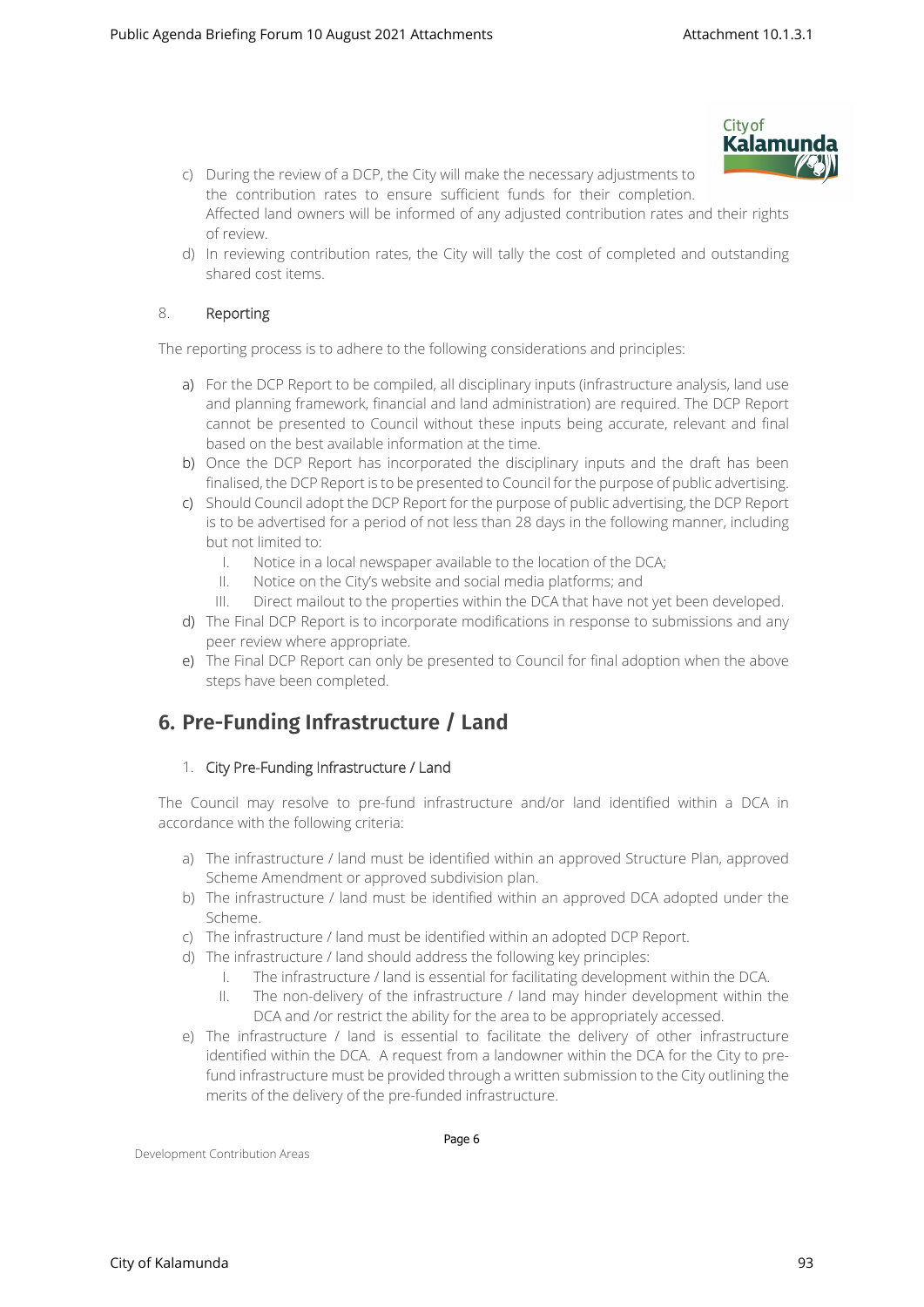

- f) The proposal to pre-fund the infrastructure item should be advertised to landowners within the DCA either as part of the advertising of the annual review of the DCP Report or as a separate item.
- g) The City has adequate budget funds set aside for pre-funding. This may include the consideration of borrowed funds (where reasonable and appropriate) and other sources.

#### 2. **Developer Pre-Funding Infrastructure / Land**

Developer pre-funded infrastructure or land occurs where a developer enters into an agreement with the City to pre-fund infrastructure or land with the DCP refunding the developer the costs of infrastructure or land at an agreed point in time. A developer pre-funding infrastructure/land may be instigated by either the City or developer where an arrangement is agreed upon. In either scenario the developer is considered 'the applicant'.

Before considering a developer proposal to pre-fund, the subject infrastructure or land must have already been approved for pre-funding by the Council as per the section above.

The applicant requesting the pre-funding of infrastructure must submit the following information for the City's consideration:

- a) Written submission to the City requesting the infrastructure item be pre-funded.
- b) Written submissions to the City on the merits of the delivery of pre-funded infrastructure.

Conditions:

- a) Interest is not payable on pre-funded items unless it is specifically outlined in the DCP within the Scheme.
- b) The works should be necessary for the progression of an approved subdivision or development.
- c) The City must hold sufficient DCA funds to undertake the works and/or have prioritised such works.

#### 3. **Pre-Funding Agreement:**

By way of an exchange of letters, the City and the Developer will agree to the extent, composition and timing of the infrastructure works to be pre-funded. Once agreed, the works become 'Approved Works'. The Approved Works must be identified sufficiently to ensure the cost and quantities of works in that item can be identified. This is particularly relevant where rates and quantities are involved.

Once the details of the Approved Works are agreed, in principle, between the City and Developer, a Pre-Funding Legal Agreement is to be prepared by the City's solicitor and entered into between the parties.

#### 4. **Acceptance of Works:**

The Developer shall ensure the works are:

a) Undertaken in a proper and workmanlike manner;

Page 7

Development Contribution Areas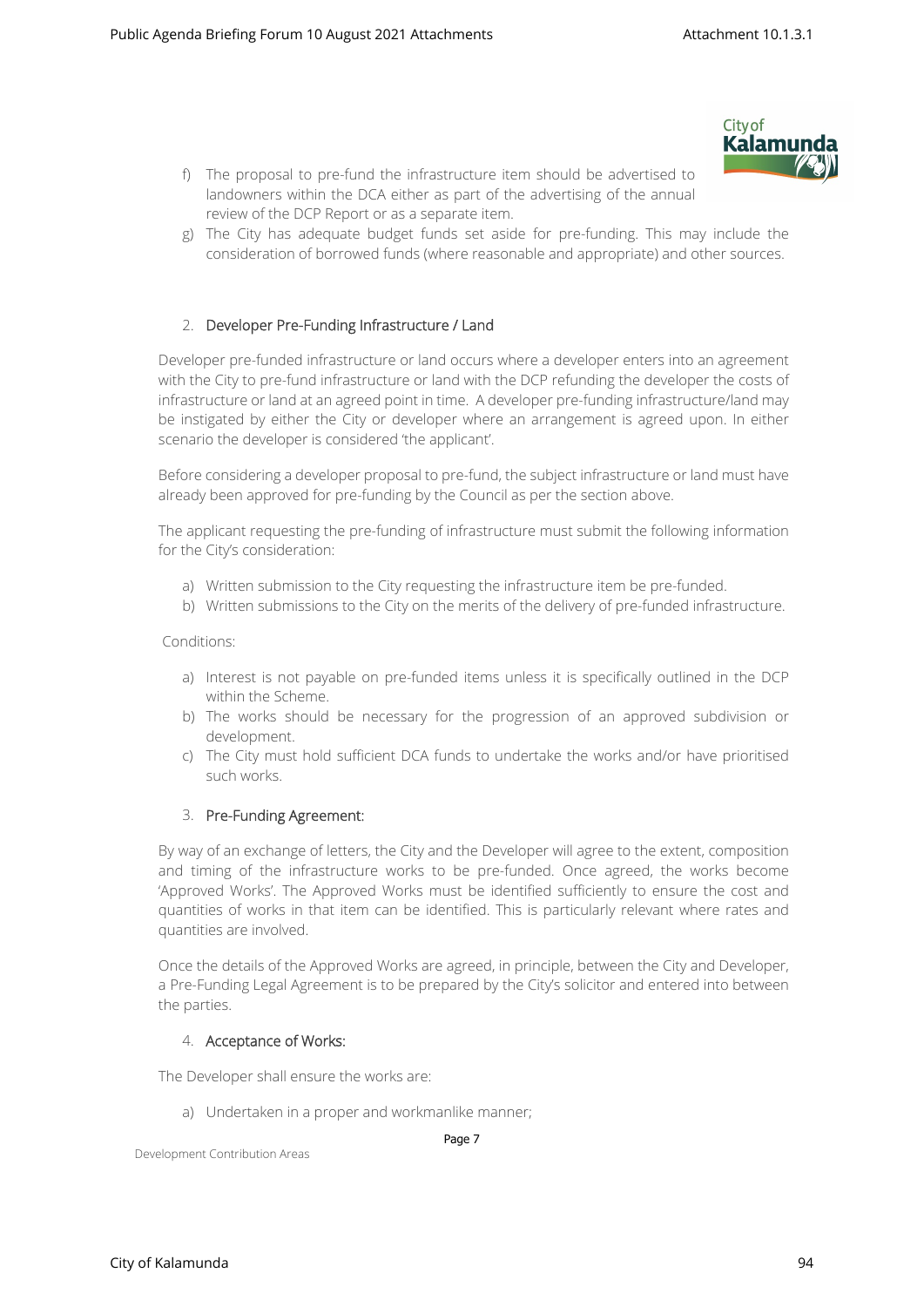- **City of** Kalamund
- b) In accordance with plans and specifications constituting the Approved Works to the satisfaction of the City;
- c) In accordance with inspection hold points and quality control checks to the satisfaction of the City; and
- d) Completed within the agreed period.

Following written notification from the Developer that the Approved Works are complete, the City will confirm the delivery of the Approved Works to its satisfaction. The City can modify, accept or reject the claim where justified, following review of the standard of works and cost.

#### 5. **Accounting for Recoup:**

On acceptance of the Approved Works by the City, the cost of the works shall be credited to the DCP account of the Developer. The balance in this account may be used to offset any cost contribution liabilities owed by the Developer in subsequent / future stages. Any balance owed to the Developer on completion of all subdivision and development owned by the Developer shall be paid to the Developer subject to:

- a) There being sufficient funds available in the DCA account; and
- b) Having regard to the Priority of Works by the City for the delivery of outstanding DCA works. If the pre-funded works are not prioritised within the DCP, this credit will be held without interest until such time as the works are prioritised.

## **7. Matters to be considered**

#### **1. This policy to be given due consideration**

The following matters will be given consideration in the application of this policy:

- a) The provisions relating to DCAs set out in Clause 6.5 of the Scheme;
- b) The provisions relating to DCAs set out in Schedule 12 of the Scheme;
- c) Any adopted Schedule into the Scheme as a result of a new DCA being established;
- d) The provisions relating to development set out in the Scheme;
- e) The provisions set out in SPP 3.6; and
- f) The provisions of any adopted Structure Plan which relates to a DCA and any amendments made to a relevant Structure Plan.

## **8. Definitions**

**'Development Contribution Arrangement'** means an infrastructure cost sharing arrangement for a specific area identified by the City's Local Planning Scheme.

**'Development Contribution Area'** means an area shown on the City's Local Planning Scheme No.3 map as DCA with a number and included in Schedule 11 or 12 of the Scheme.

**'Development Contribution Plan'** means a development contribution plan prepared in accordance with the provisions of SPP 3.6 and the provisions of Clause 6.5 of the Scheme (as incorporated in Schedule 11 and 12 to the Scheme).

Development Contribution Areas